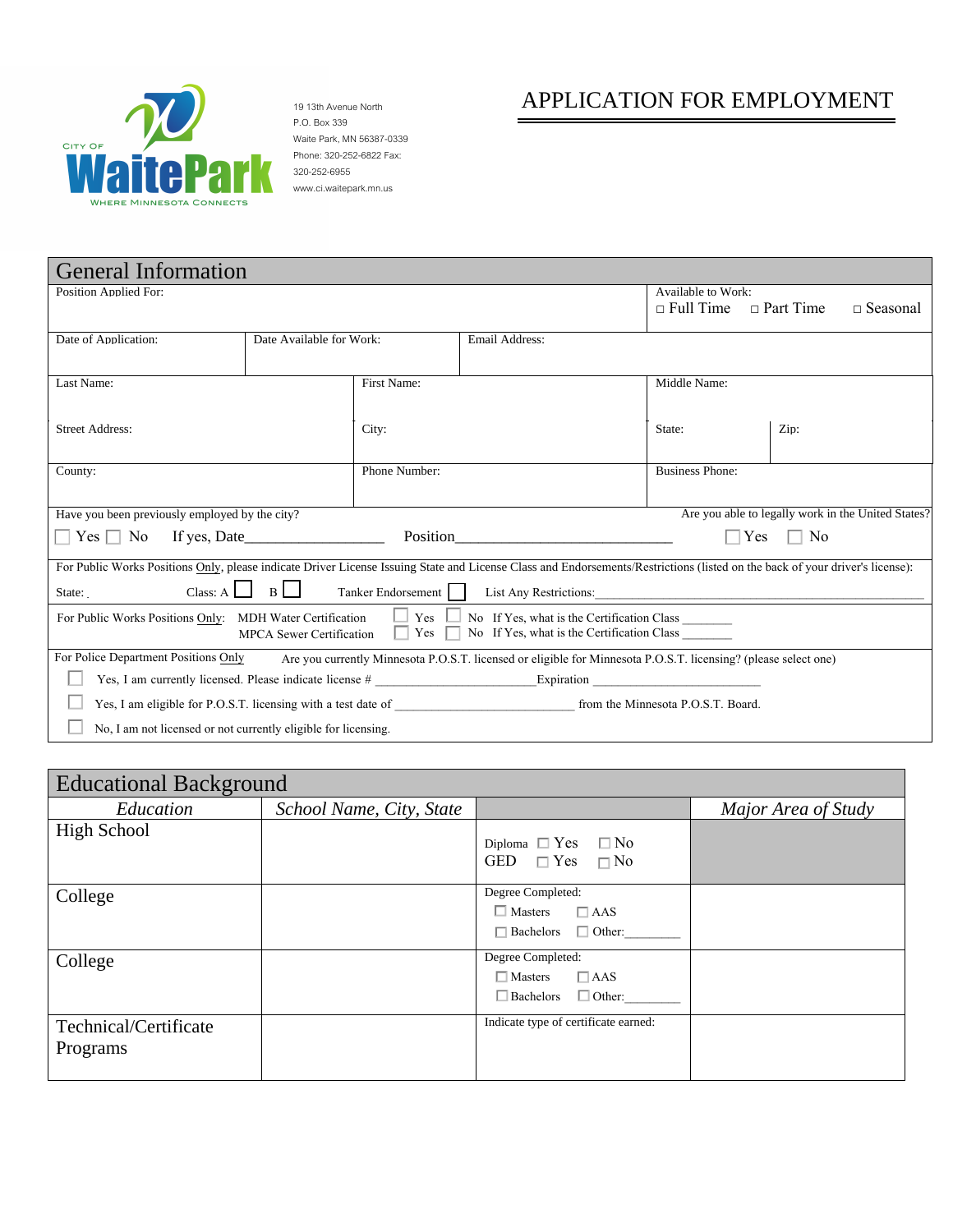| Employment History-List your present or most recent employer FIRST. List all employment for the past 10 years (use additional sheet if necessary) |                                                                                                                                                                                                                                |                    |            |  |
|---------------------------------------------------------------------------------------------------------------------------------------------------|--------------------------------------------------------------------------------------------------------------------------------------------------------------------------------------------------------------------------------|--------------------|------------|--|
| PRESENT EMPLOYER                                                                                                                                  |                                                                                                                                                                                                                                |                    |            |  |
| Employer:                                                                                                                                         |                                                                                                                                                                                                                                | Dates Employed:    | Job Title: |  |
|                                                                                                                                                   | From: The contract of the contract of the contract of the contract of the contract of the contract of the contract of the contract of the contract of the contract of the contract of the contract of the contract of the cont |                    |            |  |
| Address:                                                                                                                                          |                                                                                                                                                                                                                                |                    |            |  |
| Telephone:                                                                                                                                        |                                                                                                                                                                                                                                | <b>Job Duties:</b> |            |  |
|                                                                                                                                                   | Pay Information                                                                                                                                                                                                                |                    |            |  |
| <b>Starting Rate:</b>                                                                                                                             | <b>Ending Rate:</b>                                                                                                                                                                                                            |                    |            |  |
| Reason For Leaving:                                                                                                                               |                                                                                                                                                                                                                                |                    |            |  |
| May we contact this employer?                                                                                                                     |                                                                                                                                                                                                                                |                    |            |  |
|                                                                                                                                                   |                                                                                                                                                                                                                                |                    |            |  |

| PREVIOUS EMPLOYER                    |                                                                                                                                                                                                                                |                 |            |
|--------------------------------------|--------------------------------------------------------------------------------------------------------------------------------------------------------------------------------------------------------------------------------|-----------------|------------|
| Employer:                            |                                                                                                                                                                                                                                | Dates Employed: | Job Title: |
|                                      | From: The contract of the contract of the contract of the contract of the contract of the contract of the contract of the contract of the contract of the contract of the contract of the contract of the contract of the cont |                 |            |
| Address:                             |                                                                                                                                                                                                                                |                 |            |
| Telephone:                           |                                                                                                                                                                                                                                | Job Duties:     |            |
|                                      | Pay Information                                                                                                                                                                                                                |                 |            |
| <b>Starting Rate:</b>                | <b>Ending Rate:</b>                                                                                                                                                                                                            |                 |            |
| Reason For Leaving:                  |                                                                                                                                                                                                                                |                 |            |
| May we contact this employer?        |                                                                                                                                                                                                                                |                 |            |
| $\Box$ Yes $\Box$ No If no, Explain: |                                                                                                                                                                                                                                |                 |            |

| Job Title:                                                                                                                                                                                                                     |
|--------------------------------------------------------------------------------------------------------------------------------------------------------------------------------------------------------------------------------|
| To: the contract of the contract of the contract of the contract of the contract of the contract of the contract of the contract of the contract of the contract of the contract of the contract of the contract of the contra |
|                                                                                                                                                                                                                                |
|                                                                                                                                                                                                                                |
|                                                                                                                                                                                                                                |
|                                                                                                                                                                                                                                |
|                                                                                                                                                                                                                                |
|                                                                                                                                                                                                                                |
|                                                                                                                                                                                                                                |
|                                                                                                                                                                                                                                |
|                                                                                                                                                                                                                                |
|                                                                                                                                                                                                                                |
|                                                                                                                                                                                                                                |
|                                                                                                                                                                                                                                |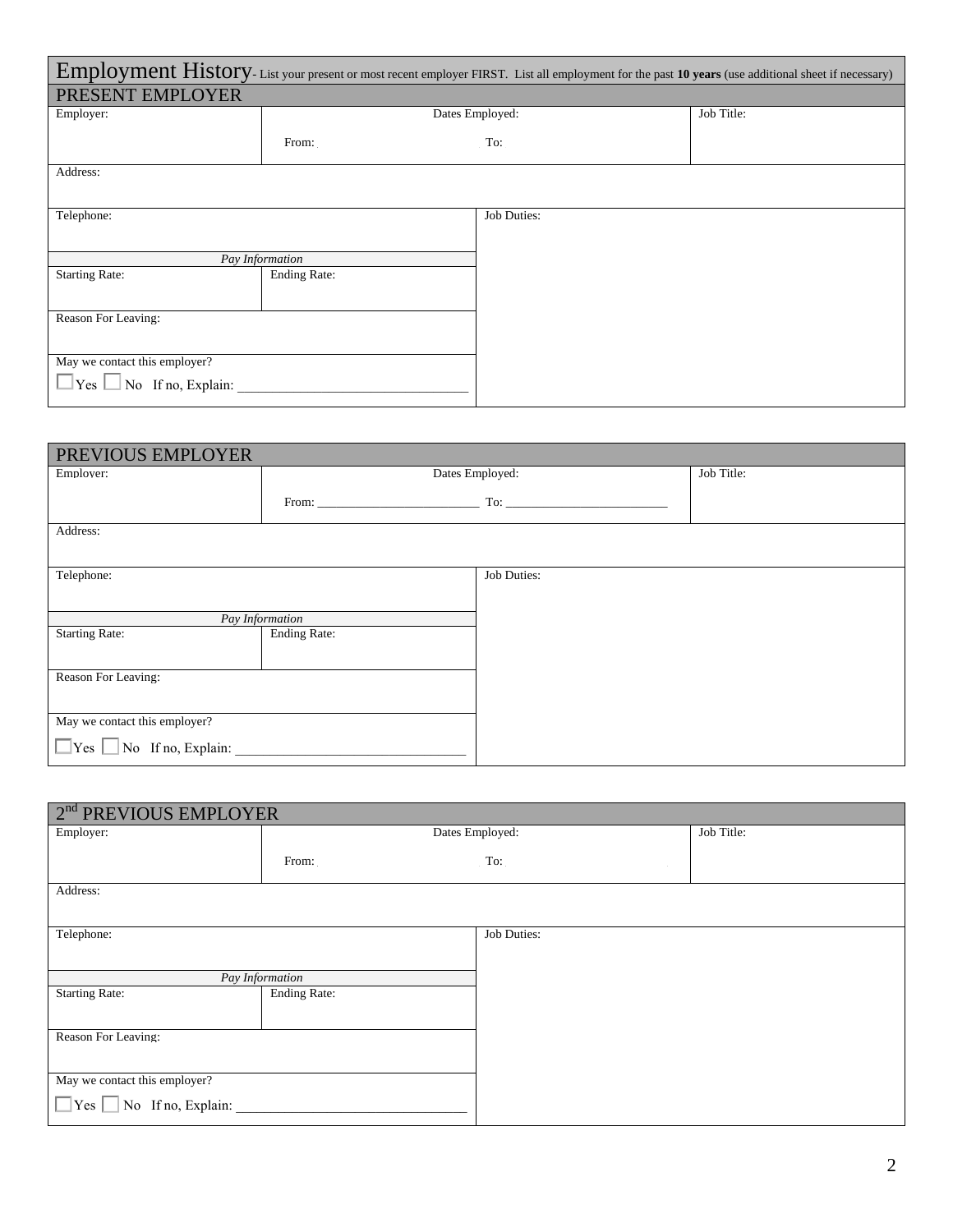| 3rd PREVIOUS EMPLOYER         |                 |                    |            |
|-------------------------------|-----------------|--------------------|------------|
| Employer:                     |                 | Dates Employed:    | Job Title: |
|                               |                 |                    |            |
| Address:                      |                 |                    |            |
|                               |                 |                    |            |
| Telephone:                    |                 | <b>Job Duties:</b> |            |
|                               |                 |                    |            |
|                               | Pay Information |                    |            |
| <b>Starting Rate:</b>         | Ending Rate:    |                    |            |
|                               |                 |                    |            |
| Reason For Leaving:           |                 |                    |            |
|                               |                 |                    |            |
| May we contact this employer? |                 |                    |            |
| $Yes \tNo$ If no, Explain:    |                 |                    |            |

| 4 <sup>th</sup> PREVIOUS EMPLOYER           |                 |                                                                                                                                                                                                                                                                                                                                                                         |            |
|---------------------------------------------|-----------------|-------------------------------------------------------------------------------------------------------------------------------------------------------------------------------------------------------------------------------------------------------------------------------------------------------------------------------------------------------------------------|------------|
| Employer:                                   |                 | Dates Employed:                                                                                                                                                                                                                                                                                                                                                         | Job Title: |
|                                             |                 | $To:$ $\qquad \qquad$ $\qquad \qquad$ $\qquad \qquad$ $\qquad \qquad$ $\qquad \qquad$ $\qquad \qquad$ $\qquad \qquad$ $\qquad \qquad$ $\qquad \qquad$ $\qquad \qquad$ $\qquad \qquad$ $\qquad \qquad$ $\qquad$ $\qquad$ $\qquad$ $\qquad$ $\qquad$ $\qquad$ $\qquad$ $\qquad$ $\qquad$ $\qquad$ $\qquad$ $\qquad$ $\qquad$ $\qquad$ $\qquad$ $\qquad$ $\qquad$ $\qquad$ |            |
| Address:                                    |                 |                                                                                                                                                                                                                                                                                                                                                                         |            |
|                                             |                 |                                                                                                                                                                                                                                                                                                                                                                         |            |
| Telephone:                                  |                 | <b>Job Duties:</b>                                                                                                                                                                                                                                                                                                                                                      |            |
|                                             |                 |                                                                                                                                                                                                                                                                                                                                                                         |            |
|                                             | Pay Information |                                                                                                                                                                                                                                                                                                                                                                         |            |
| <b>Starting Rate:</b>                       | Ending Rate:    |                                                                                                                                                                                                                                                                                                                                                                         |            |
|                                             |                 |                                                                                                                                                                                                                                                                                                                                                                         |            |
| Reason For Leaving:                         |                 |                                                                                                                                                                                                                                                                                                                                                                         |            |
|                                             |                 |                                                                                                                                                                                                                                                                                                                                                                         |            |
| May we contact this employer?               |                 |                                                                                                                                                                                                                                                                                                                                                                         |            |
| $\Box$ Yes $\Box$ No If no, Explain: $\Box$ |                 |                                                                                                                                                                                                                                                                                                                                                                         |            |

| 5 <sup>th</sup> PREVIOUS EMPLOYER |                                                                                                                                                                                                                                |                                                                                                                                                                                                                                                                                                                                                                         |            |
|-----------------------------------|--------------------------------------------------------------------------------------------------------------------------------------------------------------------------------------------------------------------------------|-------------------------------------------------------------------------------------------------------------------------------------------------------------------------------------------------------------------------------------------------------------------------------------------------------------------------------------------------------------------------|------------|
| Employer:                         |                                                                                                                                                                                                                                | Dates Employed:                                                                                                                                                                                                                                                                                                                                                         | Job Title: |
|                                   | From: North Commission of the Commission of the Commission of the Commission of the Commission of the Commission of the Commission of the Commission of the Commission of the Commission of the Commission of the Commission o | $To:$ $\qquad \qquad$ $\qquad \qquad$ $\qquad \qquad$ $\qquad \qquad$ $\qquad \qquad$ $\qquad \qquad$ $\qquad \qquad$ $\qquad \qquad$ $\qquad \qquad$ $\qquad \qquad$ $\qquad \qquad$ $\qquad \qquad$ $\qquad$ $\qquad$ $\qquad$ $\qquad$ $\qquad$ $\qquad$ $\qquad$ $\qquad$ $\qquad$ $\qquad$ $\qquad$ $\qquad$ $\qquad$ $\qquad$ $\qquad$ $\qquad$ $\qquad$ $\qquad$ |            |
| Address:                          |                                                                                                                                                                                                                                |                                                                                                                                                                                                                                                                                                                                                                         |            |
|                                   |                                                                                                                                                                                                                                |                                                                                                                                                                                                                                                                                                                                                                         |            |
| Telephone:                        |                                                                                                                                                                                                                                | Job Duties:                                                                                                                                                                                                                                                                                                                                                             |            |
|                                   |                                                                                                                                                                                                                                |                                                                                                                                                                                                                                                                                                                                                                         |            |
|                                   | Pay Information                                                                                                                                                                                                                |                                                                                                                                                                                                                                                                                                                                                                         |            |
| <b>Starting Rate:</b>             | Ending Rate:                                                                                                                                                                                                                   |                                                                                                                                                                                                                                                                                                                                                                         |            |
|                                   |                                                                                                                                                                                                                                |                                                                                                                                                                                                                                                                                                                                                                         |            |
| Reason For Leaving:               |                                                                                                                                                                                                                                |                                                                                                                                                                                                                                                                                                                                                                         |            |
|                                   |                                                                                                                                                                                                                                |                                                                                                                                                                                                                                                                                                                                                                         |            |
| May we contact this employer?     |                                                                                                                                                                                                                                |                                                                                                                                                                                                                                                                                                                                                                         |            |
| $Yes \t No$ If no, Explain:       |                                                                                                                                                                                                                                |                                                                                                                                                                                                                                                                                                                                                                         |            |

*\*\*\*Please attach sheet with additional work experience if necessary\*\*\** 

Explain any periods of unemployment: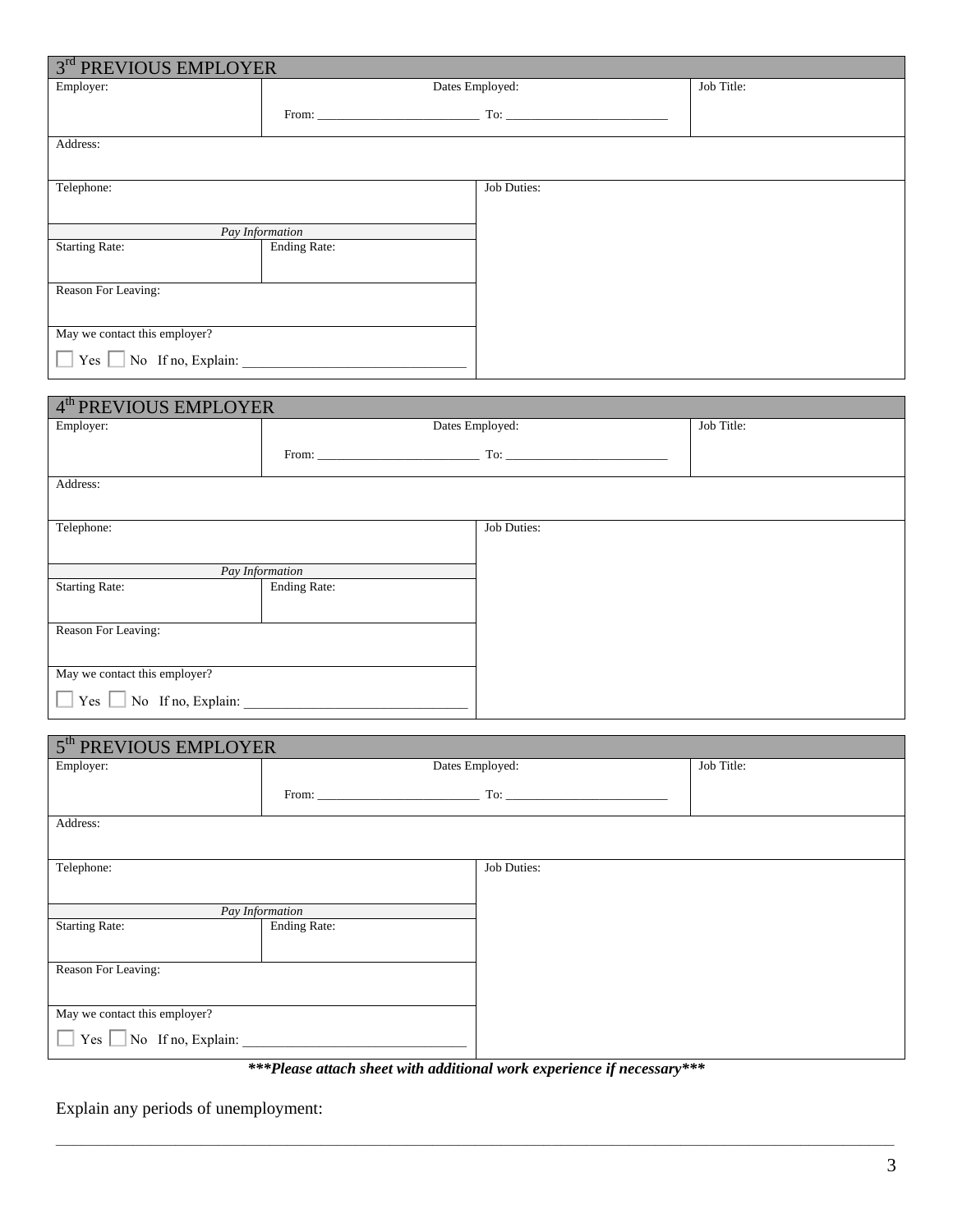| <b>Volunteer Experience</b> |         |             |       |     |
|-----------------------------|---------|-------------|-------|-----|
| Organization:               | Duties: | # of Hours: | From: | To: |
|                             |         |             |       |     |
|                             |         |             |       |     |
|                             |         |             |       |     |
|                             |         |             |       |     |
|                             |         |             |       |     |
|                             |         |             |       |     |
|                             |         |             |       |     |
|                             |         |             |       |     |

Describe any additional experience or training that qualifies you for this job

Typing/Keyboarding WPM\_\_\_**\_\_\_\_\_\_\_\_\_\_\_\_\_\_\_\_\_\_\_\_\_\_\_\_\_\_\_\_\_\_\_\_\_\_\_\_\_\_\_\_\_\_\_\_\_\_\_\_\_\_\_\_\_\_\_\_\_\_\_\_\_\_\_\_\_\_\_\_\_\_\_\_\_**

#### **IMPORTANT FACTS CONCERNING INFORMATION PROVIDED ON YOUR APPLICATION**

 $\_$  , and the set of the set of the set of the set of the set of the set of the set of the set of the set of the set of the set of the set of the set of the set of the set of the set of the set of the set of the set of th \_\_\_\_\_\_\_\_\_\_\_\_\_\_\_\_\_\_\_\_\_\_\_\_\_\_\_\_\_\_\_\_\_\_\_\_\_\_\_\_\_\_\_\_\_\_\_\_\_\_\_\_\_\_\_\_\_\_\_\_\_\_\_\_\_\_\_\_\_\_\_\_\_\_\_\_\_\_\_\_\_\_\_\_\_\_\_\_\_\_\_\_\_\_\_\_\_\_  $\_$  ,  $\_$  ,  $\_$  ,  $\_$  ,  $\_$  ,  $\_$  ,  $\_$  ,  $\_$  ,  $\_$  ,  $\_$  ,  $\_$  ,  $\_$  ,  $\_$  ,  $\_$  ,  $\_$  ,  $\_$  ,  $\_$  ,  $\_$  ,  $\_$  ,  $\_$  ,  $\_$  ,  $\_$  ,  $\_$  ,  $\_$  ,  $\_$  ,  $\_$  ,  $\_$  ,  $\_$  ,  $\_$  ,  $\_$  ,  $\_$  ,  $\_$  ,  $\_$  ,  $\_$  ,  $\_$  ,  $\_$  ,  $\_$  ,

You are advised that the information requested on this form will be used for the purposes of determining job qualifications, salary rates within range and for summary data purposes, and may constitute a public record according to Minnesota Statutes. You are not legally required to supply the requested information, but the information is necessary in determining your qualifications for the position for which you have applied. An incomplete application may hinder your employment with the city. All materials submitted in support of an application are normally retained with the applications and not returned. *You should not submit an original document if it is your only copy.* 

I understand that any false information on or omission of information from this application, or failure to present the required proofs, will be caused for rejection or dismissal if employed.

The City of Waite Park is an Equal Opportunity Employer

Applicants Signature Date

\_\_\_\_\_\_\_\_\_\_\_\_\_\_\_\_\_\_\_\_\_\_\_\_\_\_\_\_\_\_\_\_\_\_\_\_\_\_\_\_\_\_\_\_\_\_\_\_\_\_\_\_\_\_\_\_\_\_\_\_\_\_\_\_\_\_\_\_

Please be advised that in accordance with the Minnesota Uniform Transaction Act, an electronic signature on this document is binding and afforded the same effect as if the document was signed by hand.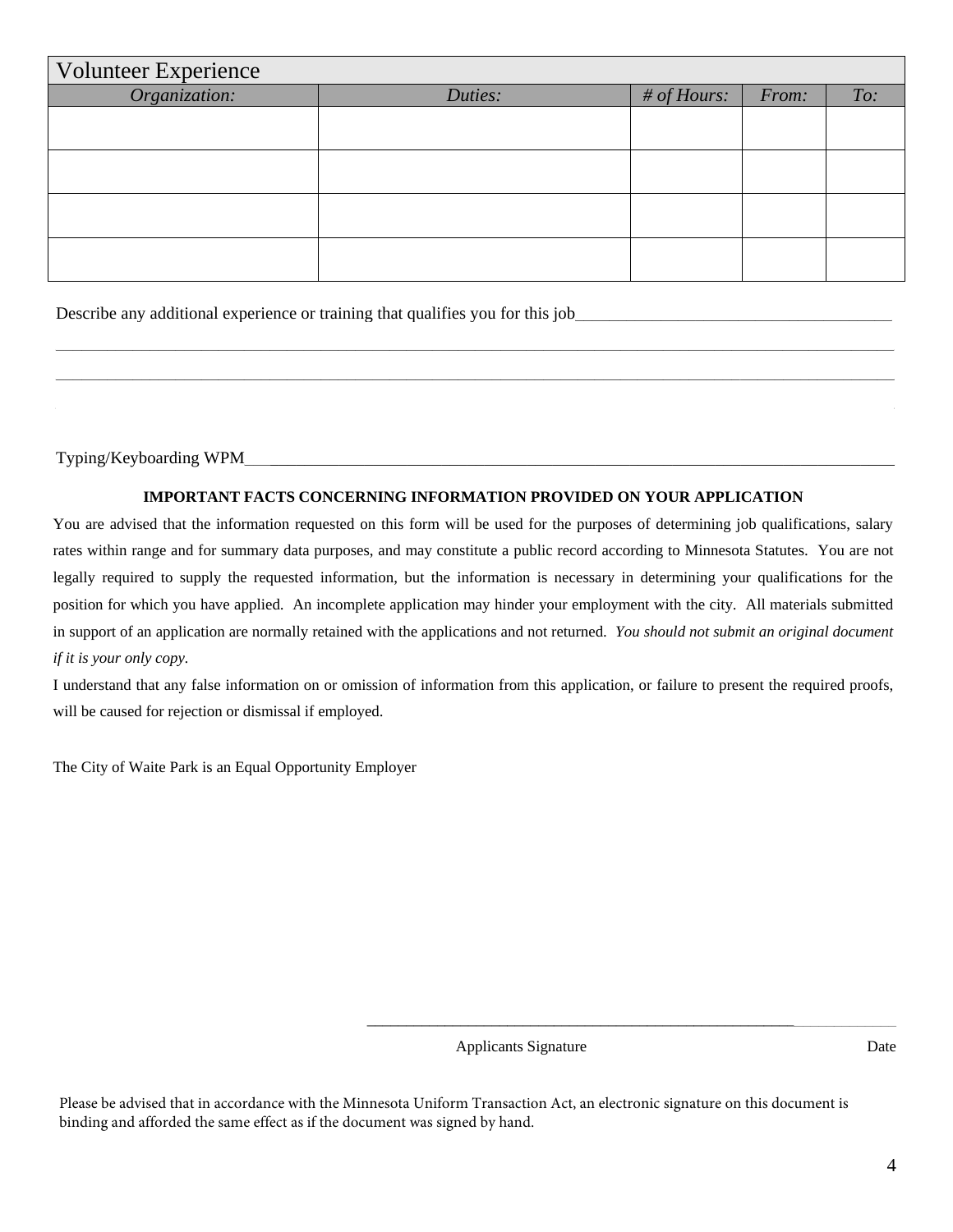## PROFESSIONAL REFERENCES

| Address | <b>Phone Number</b> |
|---------|---------------------|
|         |                     |
|         |                     |
|         |                     |
|         |                     |
|         |                     |
|         |                     |
|         |                     |
|         |                     |
|         |                     |
|         |                     |
|         |                     |
|         |                     |
|         |                     |

### -DO NOT WRITE IN THIS SECTION-FOR OFFICE USE ONLY

| Date | <b>Person Contacted</b> | <b>Comments</b> |
|------|-------------------------|-----------------|
|      |                         |                 |
|      |                         |                 |
|      |                         |                 |
|      |                         |                 |
|      |                         |                 |
|      |                         |                 |
|      |                         |                 |
|      |                         |                 |
|      |                         |                 |
|      |                         |                 |
|      |                         |                 |
|      |                         |                 |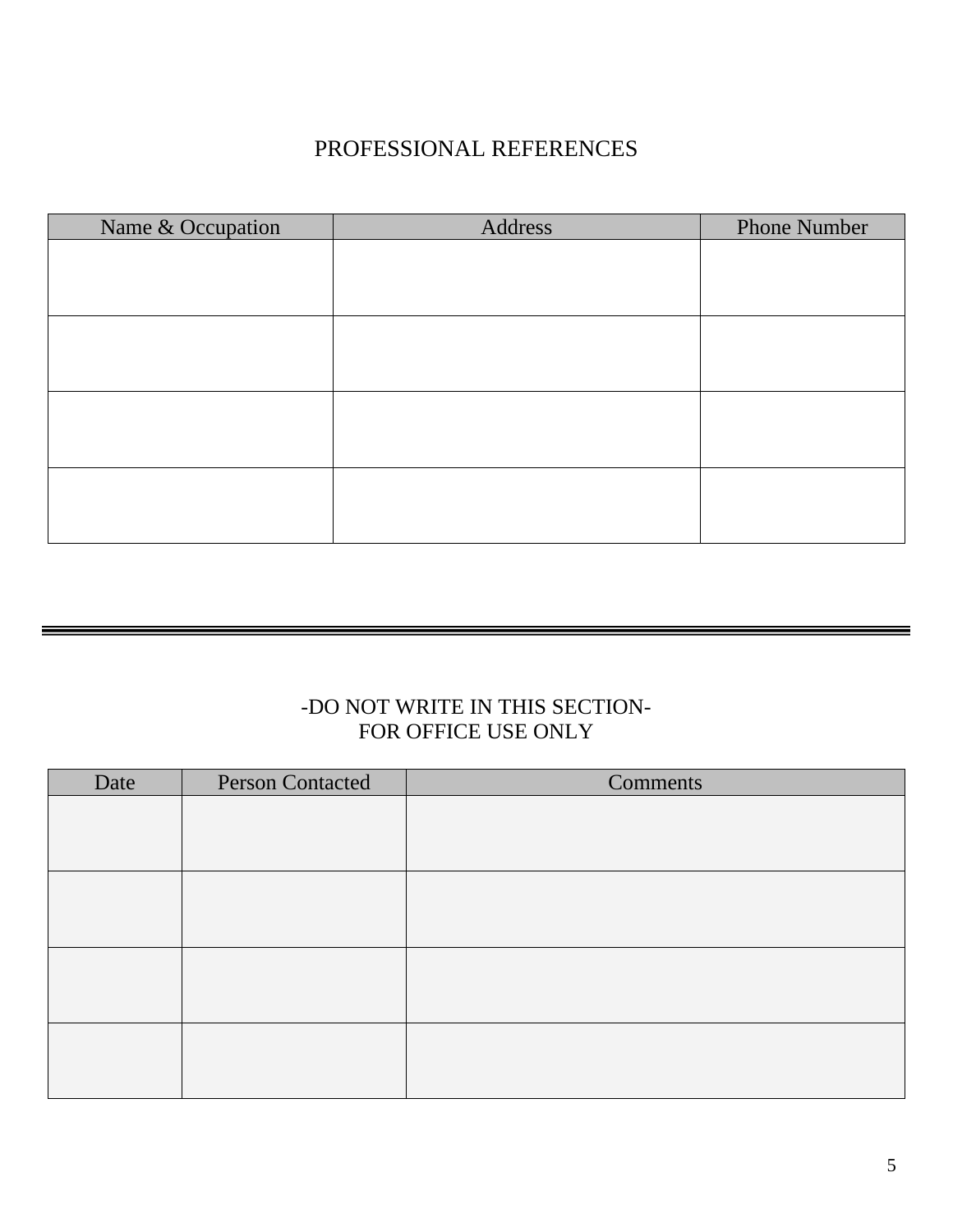#### CERTIFICATION & AUTHORIZATION

- 1) I authorize the investigation of all statements I enter on my application and certify that they are true and correct to the best of my knowledge. I understand that should investigation disclose material misrepresentation or falsification, my application may be disqualified, or if employed, my employment and all rights and privileges of my employment may be immediately terminated.
- 2) I understand that in order to determine my qualifications for positions I apply for it may be necessary to investigate my employment history, educational accomplishments, criminal history, and credit reports. I direct the custodian of these records to release this information to any authorized agent of the employing organization. I release any individual, institution, business or organization from any and all liability for damages which might arise from the release of pertinent information.
- 3) I understand that if the position I am applying for requires the operation of either employee or employer-owned motor vehicles I must maintain personal licensure appropriate to vehicle and responsibilities of the position. Further, I authorize the employer to request and obtain Drivers License Records necessary to confirm my licensure and responsible driving history.
- 4) I understand that if offered employment, the offer may be contingent on my passing a pre-employment substance-abuse screen and a pre-employment medical/health examination. I voluntarily agree to submit to a pre-employment substance abuse screen and/or medical/health examination on request. I understand that failure to pass required substance abuse screens or medical/health examination may result in withdrawal of offer.

I have read, understand, and agree to, the above statements.

Signed:  $\Box$ 

Please be advised that in accordance with the Minnesota Uniform Transaction Act, an electronic signature on this document is binding and afforded the same effect as if the document was signed by hand.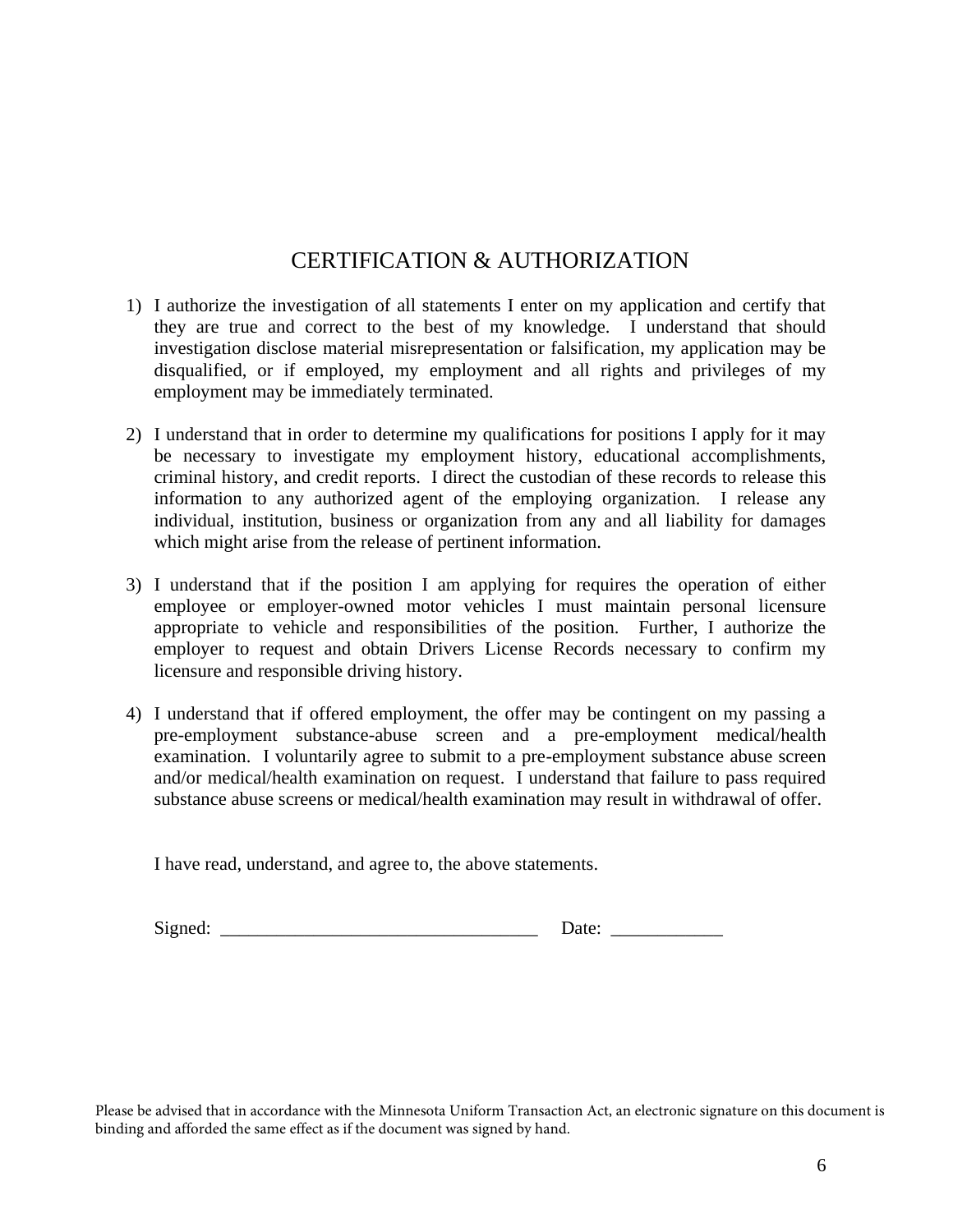#### TENNESSEN WARNING

In accordance with the Minnesota Government Data Practices Act, the City of Waite Park is required to inform you of your rights as they relate to the private information collected from you. Private data is information that is available to you, but not the public. The personal information we collect about you is private. Minnesota Statutes 13.04 and 13.43 are two sections that govern what affects you as an applicant for employment with the City of Waite Park. All data collected is considered private except for the following:

- (1) Your veteran's status.
- (2) Relevant test scores.
- (3) Your rank on our eligibility list.
- (4) Your job history.
- (5) Your education and training.
- (6) Your work availability.

Your name is considered private information; however, if you are selected to be interviewed as a finalist, your name becomes public information.

The data supplied by you may be used for such other purposes as may be determined to be necessary in the administration of personnel policies, rules, and regulations of the City of Waite Park. Furnishing social security numbers, date of birth (unless a minimum age is required), sex, age group, and disability data is voluntary, but refusal to supply other requested information will mean that your application for employment may not be considered.

Private data is available only to you, appropriate City employees, and others as provided by state and federal law who have a bona fide need for the data. Public data is available to anyone requesting it and consists of all data furnished in the application for employment that is not designated in this notice as private data.

Except for race, sex, age, and disability data, the information you give us about yourself is needed to identify you and to assist the City of Waite Park's Administrator's Office in determining your suitability for the position for which you are applying. Race, sex, age, and disability data are used in summary form by the City of Waite Park to monitor protected class employment and to meet federal, state, and local reporting requirements.

I declare that I have read and understand the information given above regarding the Minnesota Data Practices Act.

| Applicant's Printed Name: |  |
|---------------------------|--|
|                           |  |

Applicant's Signature:  $\Box$ 

Please be advised that in accordance with the Minnesota Uniform Transaction Act, an electronic signature on this document is binding and afforded the same effect as if the document was signed by hand.